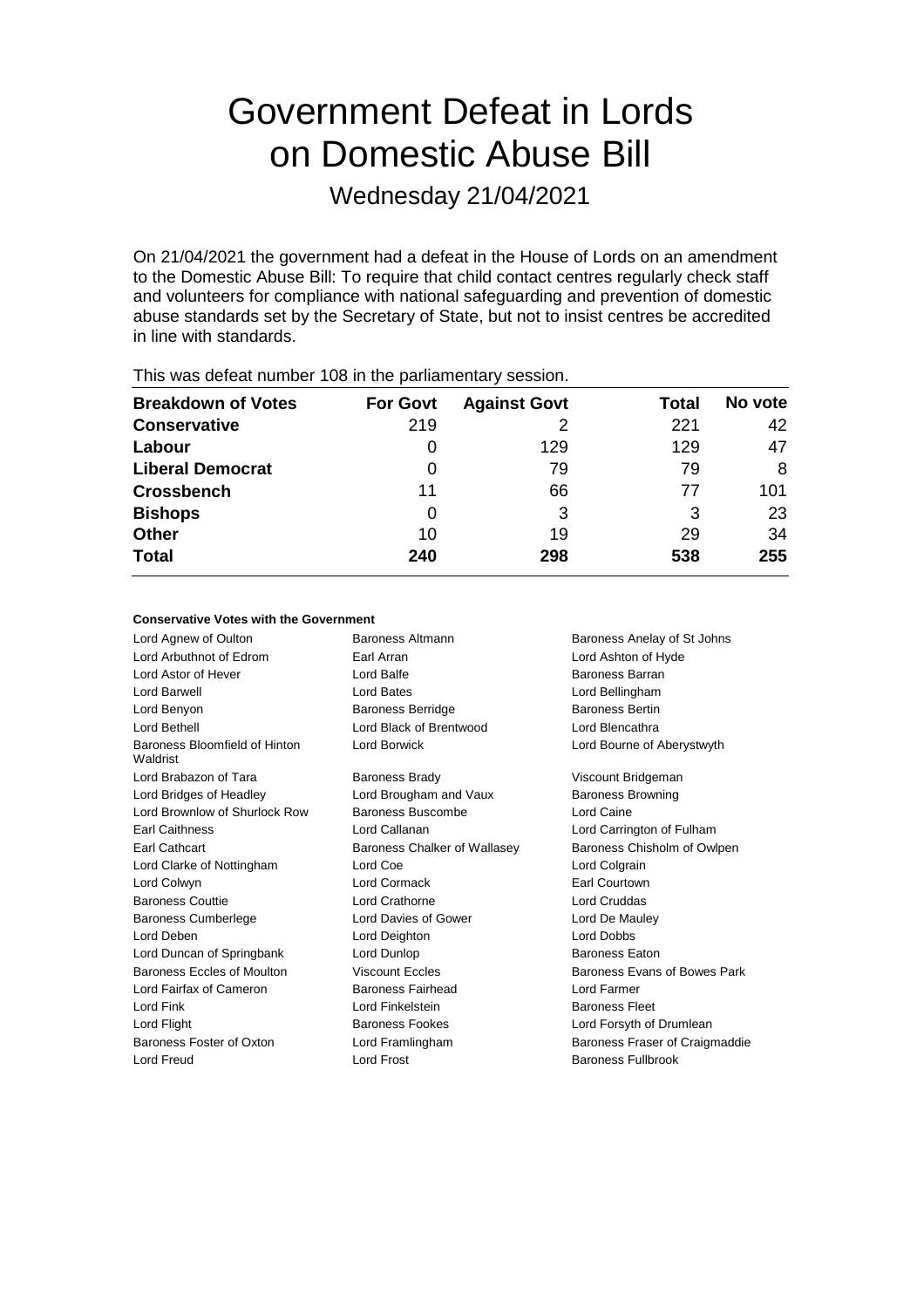Lord Gardiner of Kimble Baroness Gardner of Parkes Lord Garnier

Lord Geddes Lord Gilbert of Panteg Lord Glenarthur Lord Glendonbrook Lord Godson Lord Gold Baroness Goldie Lord Goldsmith of Richmond Park Lord Goodlad Lord Grade of Yarmouth Lord Greenhalgh Lord Griffiths of Fforestfach Lord Grimstone of Boscobel Viscount Hailsham Lord Hamilton of Epsom Lord Hammond of Runnymede Lord Hannan of Kingsclere Lord Harris of Peckham Lord Haselhurst **Lord Hayward** Lord Hayward Lord Henley Lord Herbert of South Downs Lord Hill of Oareford Baroness Hodgson of Abinger Lord Hodgson of Astley Abbotts Baroness Hooper Superversion and Horam Lord Howard of Lympne Lord Howell of Guildford Lord Hunt of Wirral Lord James of Blackheath Baroness Jenkin of Kennington Lord Johnson of Marylebone Lord Jopling Lord Kamall Lord Keen of Elie Lord King of Bridgwater Lord Kirkham Lord Kirkhope of Harrogate Lord Lamont of Lerwick Lord Lancaster of Kimbolton Lord Lang of Monkton Lord Lansley Lord Leigh of Hurley Lord Lexden Lord Lilley Earl Lindsay Lord Lingfield Earl Liverpool Lord Livingston of Parkhead Marquess of Lothian Lord Lucas Lord Mackay of Clashfern Lord Mancroft Baroness Manzoor Lord Marlesford Lord Maude of Horsham Lord McColl of Dulwich Baroness McGregor-Smith Lord McInnes of Kilwinning Lord McLoughlin **Lord Mendoza Baroness Meyer** Baroness Mobarik **Baroness Mone** Baroness Mone **Duke of Montrose** Baroness Morgan of Cotes **Baroness Morris of Bolton** Baroness Morrissey Lord Moylan Lord Moynihan Lord Nash Baroness Neville-Jones Baroness Neville-Rolfe Baroness Nicholson of Winterbourne Baroness Noakes Lord Northbrook Lord Norton of Louth Lord O'Shaughnessy Lord Parkinson of Whitley Bay Lord Patten Baroness Penn **Connect Connect Connect Connect Connect Connect Connect Connect Connect Connect Connect Connect Connect Connect Connect Connect Connect Connect Connect Connect Connect Connect Connect Connect Connect Connect** Lord Polak Lord Rana Lord Randall of Uxbridge Lord Ranger **Baroness Rawlings** Lord Reay Ranger **Lord Reay** Baroness Redfern Lord Renfrew of Kaimsthorn Lord Risby Lord Robathan **Baroness Rock** Lord Rose of Monewden Lord Saatchi **Baroness Sanderson of Welton** Lord Sarfraz Baroness Sater **Baroness Scott of Bybrook** Baroness Seccombe Lord Selkirk of Douglas Baroness Shackleton of Belgravia Lord Sharpe of Epsom Lord Sheikh Baroness Shephard of Northwold Lord Sherbourne of Didsbury Baroness Shields **Earl Shinkwin** Lord Shinkwin **Earl Shrewsbury** Lord Smith of Hindhead Lord Spencer of Alresford Baroness Stedman-Scott Lord Sterling of Plaistow Lord Stewart of Dirleton Lord Strathclyde Baroness Stroud **Baroness Sugg Contact Surism** Baroness Sugg Lord Suri Lord Swinfen Lord Taylor of Holbeach Lord Tebbit Lord Trefgarne Viscount Trenchard Lord True Viscount Ullswater Lord Vaizey of Didcot Baroness Vere of Norbiton Baroness Verma Lord Vinson Lord Wakeham Lord Waldegrave of North Hill Lord Wasserman Lord Wei Lord Wharton of Yarm Lord Whitby Lord Willetts Baroness Williams of Trafford Lord Wolfson of Tredegar Baroness Wyld Lord Young of Cookham Lord Young of Graffham Viscount Younger of Leckie

#### **Conservative Votes against the Government**

Baroness McIntosh of Pickering Baroness Newlove

**Labour Votes with the Government**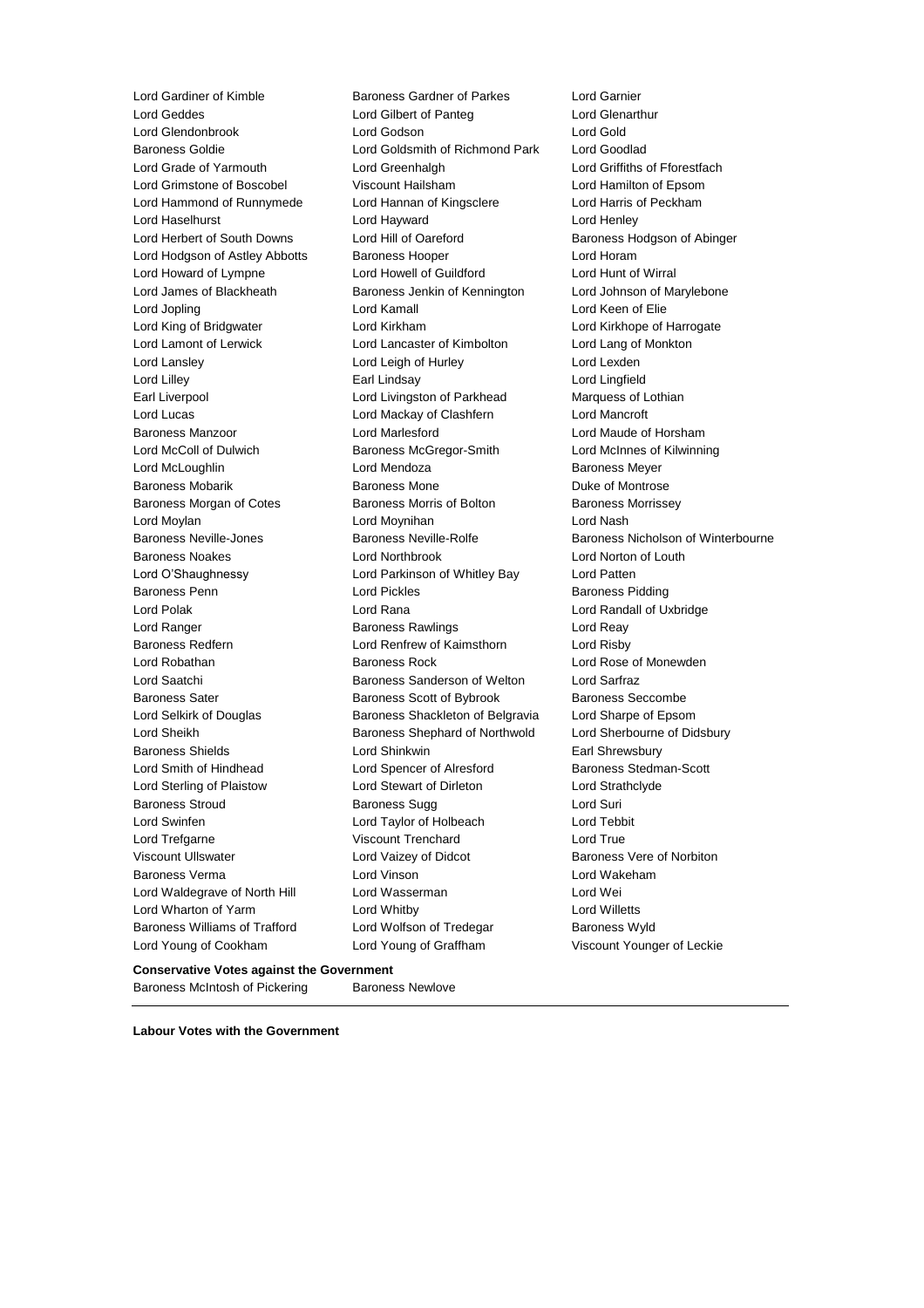# **Labour Votes against the Government**

Baroness Amos Lord Anderson of Swansea Baroness Andrews Baroness Armstrong of Hill Top Lord Bach Baroness Bakewell Lord Beecham **Lord Berkeley Baroness Billingham** Baroness Blake of Leeds **Baroness Blower** Baroness Blower **Lord Blunkett** Lord Boateng Lord Bradley Lord Bragg Lord Brooke of Alverthorpe Lord Browne of Ladyton Baroness Bryan of Partick Lord Campbell-Savours **Lord Carter of Coles** Baroness Chakrabarti Baroness Chapman of Darlington Baroness Clark of Kilwinning Lord Clark of Windermere Lord Coaker **Lord Collins of Highbury** Baroness Corston Baroness Crawley Lord Cunningham of Felling Lord Davies of Oldham Lord Davies of Brixton **Baroness Donaghy Lord Dubs** Lord Elder Lord Evans of Watford Lord Faulkner of Worcester Lord Filkin **Lord Foulkes of Cumnock** Baroness Gale Lord Giddens Baroness Golding Baroness Goudie Lord Grantchester Lord Grocott Lord Hain Viscount Hanworth Lord Harris of Haringey Lord Haskel Baroness Hayman of Ullock Baroness Hayter of Kentish Town Baroness Healy of Primrose Hill Baroness Henig **Baroness Hilton of Eggardon** Lord Hoyle Lord Hunt of Kings Heath Baroness Jay of Paddington Lord Jones Baroness Jones of Whitchurch Lord Kennedy of Southwark Baroness Kennedy of The Shaws Lord Kestenbaum **Lord Khan of Burnley Baroness Kingsmill** Lord Knight of Weymouth Baroness Lawrence of Clarendon Lord Layard Lord Leitch **Lord Lennie** Lord Lennie **Lord Levy** Baroness Liddell of Coatdyke Lord Lipsey Communication Baroness Lister of Burtersett Lord MacKenzie of Culkein **Baroness Mallalieu Lord Mandelson** Baroness Massey of Darwen Lord Maxton Lord McAvoy Lord McConnell of Glenscorrodale Baroness McDonagh Baroness McIntosh of Hudnall Lord McKenzie of Luton Lord McNicol of West Kilbride Baroness Merron Lord Monks Baroness Morgan of Huyton Lord Morris of Aberavon Baroness Morris of Yardley **Baroness Nye Baroness Provides** Baroness Pitkeathley Lord Ponsonby of Shulbrede Baroness Primarolo Lord Puttnam Baroness Quin **Baroness Ramsay of Cartvale** Baroness Rebuck Lord Reid of Cardowan Lord Robertson of Port Ellen Lord Rooker Lord Rosser Baroness Royall of Blaisdon Lord Sawyer Baroness Sherlock **Viscount Simon** Baroness Smith of Basildon Baroness Smith of Gilmorehill Lord Snape Lord Soley Lord Stevenson of Balmacara Baroness Taylor of Bolton Baroness Thornton Lord Touhig Lord Triesman Lord Turnberg Lord Watson of Invergowrie Lord Watts Lord West of Spithead Baroness Wheeler **Baroness Whitaker** Lord Whitty Baroness Wilcox of Newport Lord Wills Lord Winston Lord Woodley Baroness Young of Old Scone Lord Young of Norwood Green

Baroness Adams of Craigielea Lord Adonis Cord Alli

#### **Liberal Democrat Votes with the Government**

### **Liberal Democrat Votes against the Government**

Lord Addington Lord Alderdice Lord Allan of Hallam Lord Alliance **Baroness Bakewell of Hardington** Mandeville Lord Beith Baroness Benjamin Baroness Bowles of Berkhamsted Baroness Brinton **Baroness** Brinton **Lord Bruce of Bennachie** Baroness Burt of Solihull Lord Campbell of Pittenweem Lord Chidgey Lord Clement-Jones Lord Cotter **Lord Dholakia** Baroness Doocey Baroness Featherstone Lord Foster of Bath Lord Fox

Baroness Barker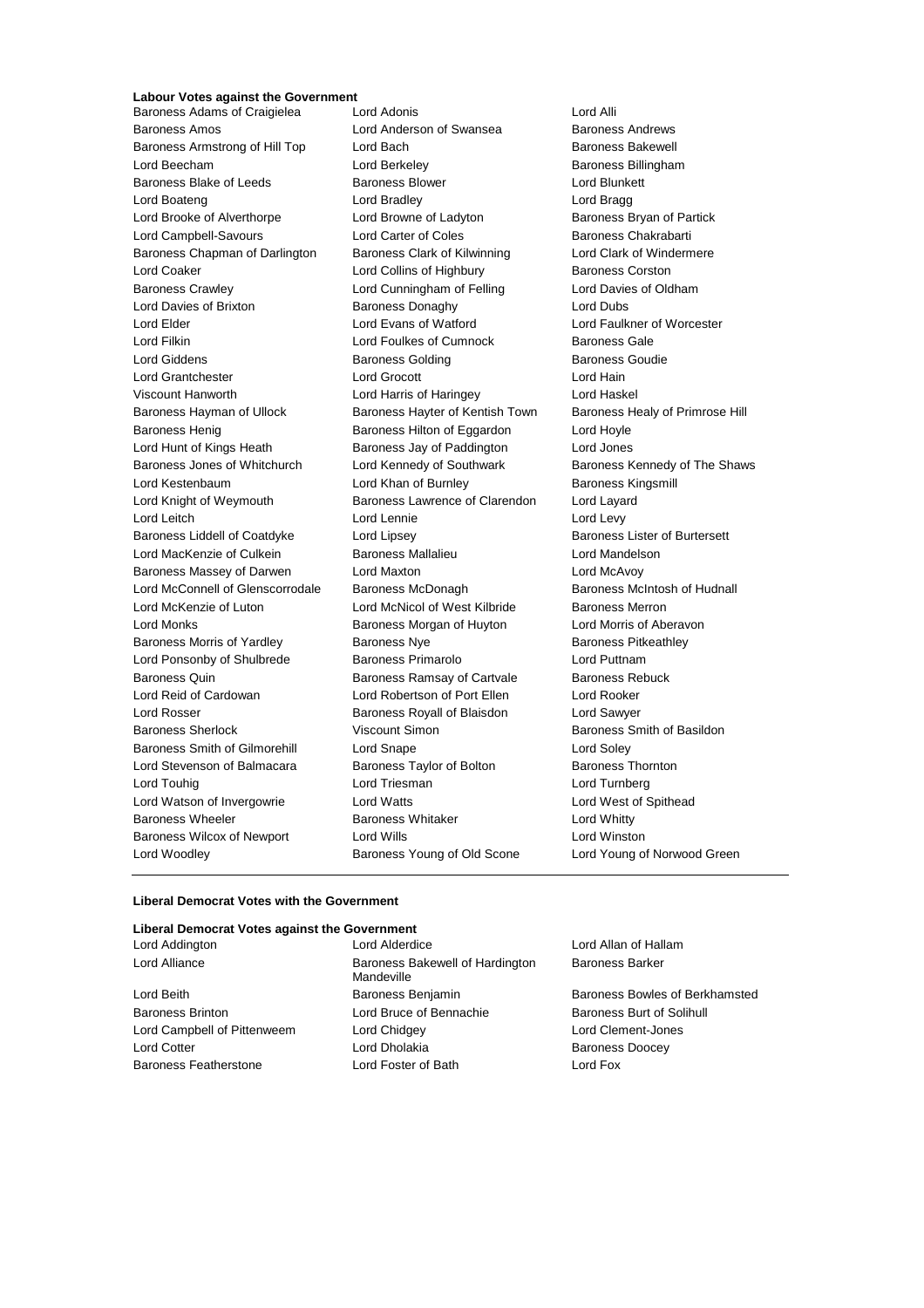Baroness Garden of Frognal Lord German Earl Glasgow Lord Goddard of Stockport **Baroness Grender** Baroness Hamwee Baroness Harris of Richmond Baroness Humphreys Lord Hussain Baroness Hussein-Ece **Baroness Janke** Baroness Janke Baroness Jolly Lord Jones of Cheltenham Baroness Kramer Lord Lee of Trafford Baroness Ludford **Lord Marks of Henley-on-Thames** Lord McNally Baroness Miller of Chilthorne Domer Lord Newby **Baroness Northover** Baroness Northover Lord Oates Lord Paddick Lord Palmer of Childs Hill Baroness Parminter Baroness Pinnock Lord Purvis of Tweed Baroness Randerson Lord Razzall Lord Redesdale Lord Rennard Lord Roberts of Llandudno Baroness Scott of Needham Market Lord Scriven Lord Sharkey Baroness Sheehan Lord Shipley **Baroness Smith of Newnham** Lord Stephen Lord Stoneham of Droxford Lord Storey Lord Strasburger Lord Stunell **Baroness Suttie Lord Taverne** Lord Taylor of Goss Moor Lord Teverson Lord Thomas of Gresford Baroness Thomas of Winchester Baroness Thornhill **Baroness** Thomas Cord Tope Lord Tyler Baroness Tyler of Enfield Lord Verjee Lord Wallace of Saltaire **Baroness Walmsley Communist Conduct And My** Lord Willis of Knaresborough Lord Wrigglesworth

- 
- 

# **Crossbench Votes with the Government**

**Crossbench Votes against the Government** Lord Aberdare Lord Botham Viscount Brookeborough Lord Cameron of Dillington Lord Etherton **Baroness Falkner of Margravine** Baroness Hallett Baroness Hogg Lord McDonald of Salford Baroness Murphy Lord Stevens of Kirkwhelpington Lord Alton of Liverpool Lord Anderson of Ipswich Lord Berkeley of Knighton Lord Best **Lord Bichard Baroness Boycott** 

Lord Broers **Baroness Brown of Cambridge** Baroness Bull Lord Butler of Brockwell Baroness Butler-Sloss Lord Carlile of Berriew Earl Clancarty Lord Craig of Radley Viscount Craigavon Baroness Deech Baroness D'Souza Lord Eames Baroness Finlay of Llandaff **Lord Freyberg** Lord Geidt Lord Geidt Lord Green of Hurstpierpoint Lord Green of Deddington Baroness Greengross Lord Greenway Baroness Grey-Thompson Lord Hannay of Chiswick Lord Harries of Pentregarth Baroness Hayman Baroness Hollins Baroness Hunt of Bethnal Green Lord Kakkar Lord Kerr of Kinlochard Lord Kerslake **Baroness Kidron** Baroness Kidron Lord Kilclooney Lord Krebs Lord Laming Baroness Lane-Fox of Soho Lord Macpherson of Earl's Court Baroness Masham of Ilton Lord Mawson Baroness Meacher **Baroness Neuberger** Baroness O'Loan Baroness O'Neill of Bengarve Lord Pannick Lord Patel Baroness Prashar Lord Rees of Ludlow Lord Ricketts Lord Rowe-Beddoe Lord Russell of Liverpool Earl Sandwich Lord Skidelsky Duke of Somerset Lord Stern of Brentford Lord Stirrup Lord Thomas of Cwmgiedd Lord Vaux of Harrowden Lord Walker of Aldringham Baroness Watkins of Tavistock Duke of Wellington

Baroness Wheatcroft **Lord Wilson of Dinton** Baroness Young of Hornsey

#### **Bishop Votes with the Government**

| <b>Bishop Votes against the Government</b> |                  |                            |
|--------------------------------------------|------------------|----------------------------|
| Bishop of Lincoln                          | Bishop of London | <b>Bishop of Worcester</b> |